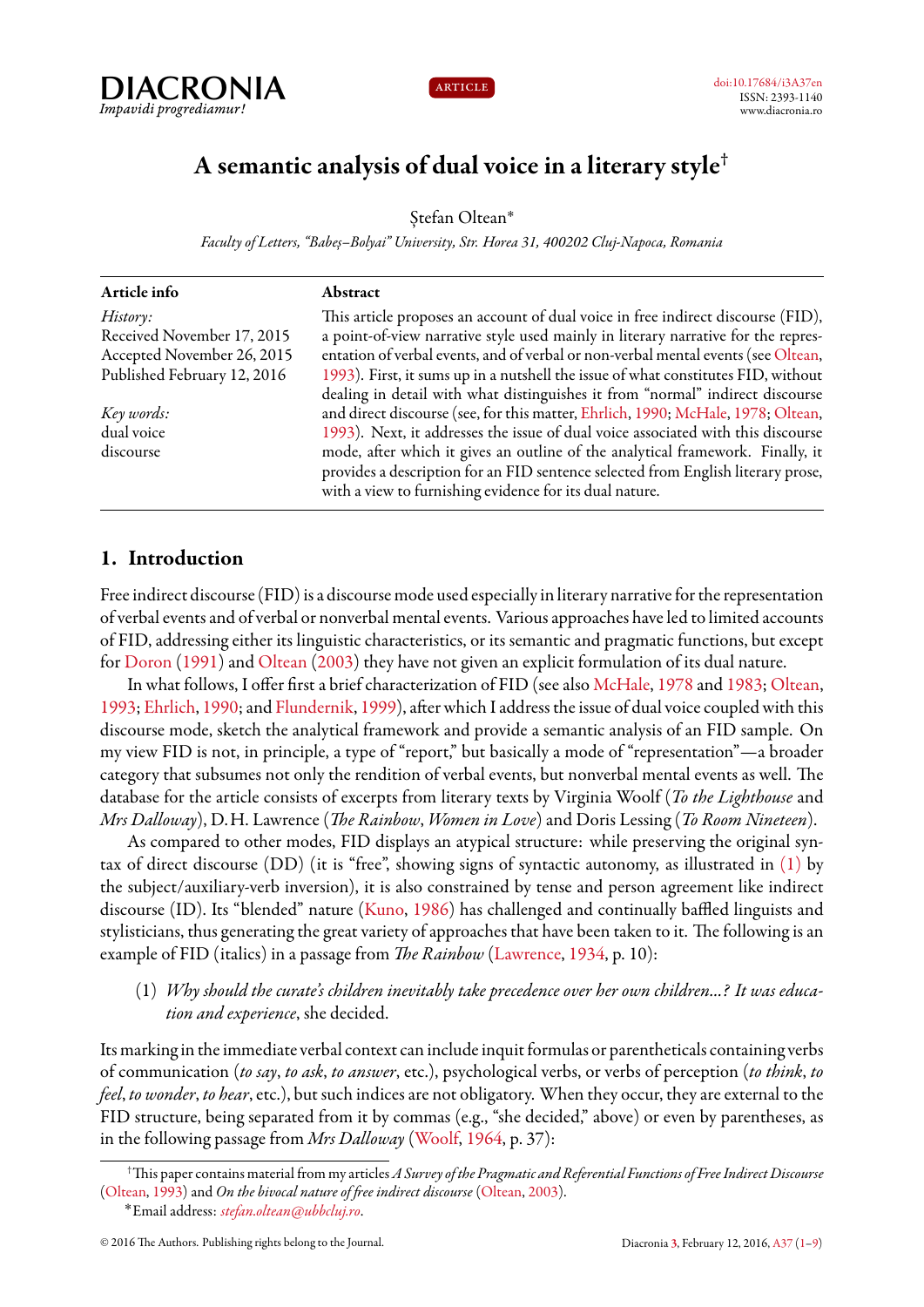#### <span id="page-1-8"></span>(2) *But this question of love* (she thought, putting her coat away), *this falling in love with women.*

Sections of this kind can be dislocated in sentence–medial or –final position, and, as statements or commentary about the represented verbal or mental events, they can, among other things, block the sentence from being interrogative. However, such a DD structure (question) can be employed in the FID portion (which is evidence of its syntactic autonomy) or can mark the entire sentence if dislocation is in sentence-medial position. This suggests that inquit formulas are not part of the FID<sup>[1](#page-1-0)</sup>, but external to it. True imperatives appear to be barred from FID in English, or at least their discourse mode is sufficiently ambiguous that they may just as well be in DD. Consequently,  $(3)$  and  $(5)$  are unacceptable as FID sentences (they ought to be declarative, although [\(5\)](#page-1-2) would be acceptable as DD if the absence of quotation marks were ignored), [\(7\)](#page-1-3) has an ambiguous discourse mode status (imperative in FID or rather—given the impossibility of co-indexing the pronominals—in DD), while [\(4\)](#page-1-4) and [\(6\),](#page-1-5) from *Mrs Dalloway* ([Woolf](#page-8-10), [1964,](#page-8-10) p. 41) and *To the Lighthouse* ([Woolf](#page-8-11), [1932](#page-8-11), p. 119), respectively, are acceptable (see [Oltean,](#page-8-1) [1993\)](#page-8-1):

- <span id="page-1-1"></span>(3) *\*What would he think when he came back*, did she wonder?
- <span id="page-1-4"></span>(4) *What would he think*, she wondered, *when he came back?*
- <span id="page-1-2"></span>(5) How did she<sub>i</sub> manage these things in the depth of the country,  $\text{ask her}_{i/j}^2$  $\text{ask her}_{i/j}^2$ .
- <span id="page-1-5"></span>(6) *How did she*<sup>i</sup> *manage these things in the depth of the country?* he asked her<sup>i</sup> .
- <span id="page-1-3"></span>(7) *Well then let her<sub>i</sub> go and be damned to her*, she<sub>j/\*i</sub> told herself.

The usefulness of delimiting FID from other sentence constituents is demonstrated by the intriguing complexity of its structures, which indicates the productivity of a pattern that enjoys relative syntactic independence.

As shown above, FID displays a "blended" nature [\(Kuno](#page-8-8), [1986\)](#page-8-8). On the one hand, its marking like DD may be interpreted as being for the character or protagonist since it evokes a voice or perspective different from the narrator's; this also involves the occurrence of idiosyncratic lexical elements such as colloquialisms, slangy words, or of lexical items belonging to various [nonliterary] registers, as well as the presence of the indexicals *this*, *here*, *now*, of emotive language, of exclamations, or of the interrogative subject/auxiliary-verb inversion. On the other hand, its marking like ID may be taken to be associated with the narrator, at least as a "formal speaker" [\(Ehrlich,](#page-8-2) [1990,](#page-8-2) p. 9) (third-person pronoun with first person deixis, special tense system based on past-tense verb forms with possible present and future time deixis). This conjunction of features that sustain the "obliqueness"([Strauch](#page-8-12), [1974](#page-8-12)) of FID sentences (i.e., tense and person agreement) with the presence of elements that mark the character's voice signals the *bivocality* [\(Bakhtin](#page-8-13), [1973](#page-8-13)) or *polyvocality* ([McHale](#page-8-3), [1978](#page-8-3)) of FID and, implicitly, the dual perspective that it articulates. Semantic peculiarities, such as the simultaneous presence of outer and inner perspective, havealso been suggested ([Cohn](#page-8-14), [1978\)](#page-8-14), and the significance of major semantic and pragmatic factors, such as irony and context, has been highlighted (see [Ramazani,](#page-8-15) [1988;](#page-8-15) [Weinberg](#page-8-16), [1981,](#page-8-16) [1984](#page-8-17); [McHale](#page-8-6), [1983;](#page-8-6) [Oltean](#page-8-1), [1993\)](#page-8-1). Mikhail [Bakhtin](#page-8-13) [V. N. Voloshinov]([1973](#page-8-13), p. 155) contends, in this respect, that what distinguishes FID is the fact that both author and character speak at the same time, that the character's accents or intonations (empathy) coexist with the author's accents (distance) in the same linguistic construction. In addition, Moshe [Ron](#page-8-18) ([1981\)](#page-8-18) postulates particular types of FID representations of "echo questions," specified as embedded dialogue, which yield two superimposed speech acts—the "reporting" speech act of the narrator and the "reported" speech act of the character—, and thus, two speakers<sup>[3](#page-1-7)</sup>. In

<span id="page-1-0"></span><sup>&</sup>lt;sup>1</sup>But see [Kuno](#page-8-8) [\(1986\)](#page-8-8), who, contrasting Japanese "blended discourse" with English "quasi-indirect discourse" (i.e., "free indirect discourse"), tends to treat the contiguous contextual indices in English as part of the quasi-indirect discourse. See also Susan [Ehrlich](#page-8-2)'s([1990](#page-8-2)) account of FID, where the role of parentheticals is reassessed from a discourse analytic perspective.

<span id="page-1-6"></span><sup>&</sup>lt;sup>2</sup>The subscript letters mark the possibility or impossibility of co-indexing specific pronominals in the main clause structure with pronominals in the parenthetical structure, i.e., they mark the identity and the nonidentity, respectively, of their reference. In the first case (identity), we have sentences acceptable as FID; in the second case (nonidentity), sentences unacceptable as FID.

<span id="page-1-7"></span> $3$ [Ron](#page-8-18) ([1981](#page-8-18), p. 31–32) argues that the sentence "What had kept her?" (an echo question represented in FID in an analyzed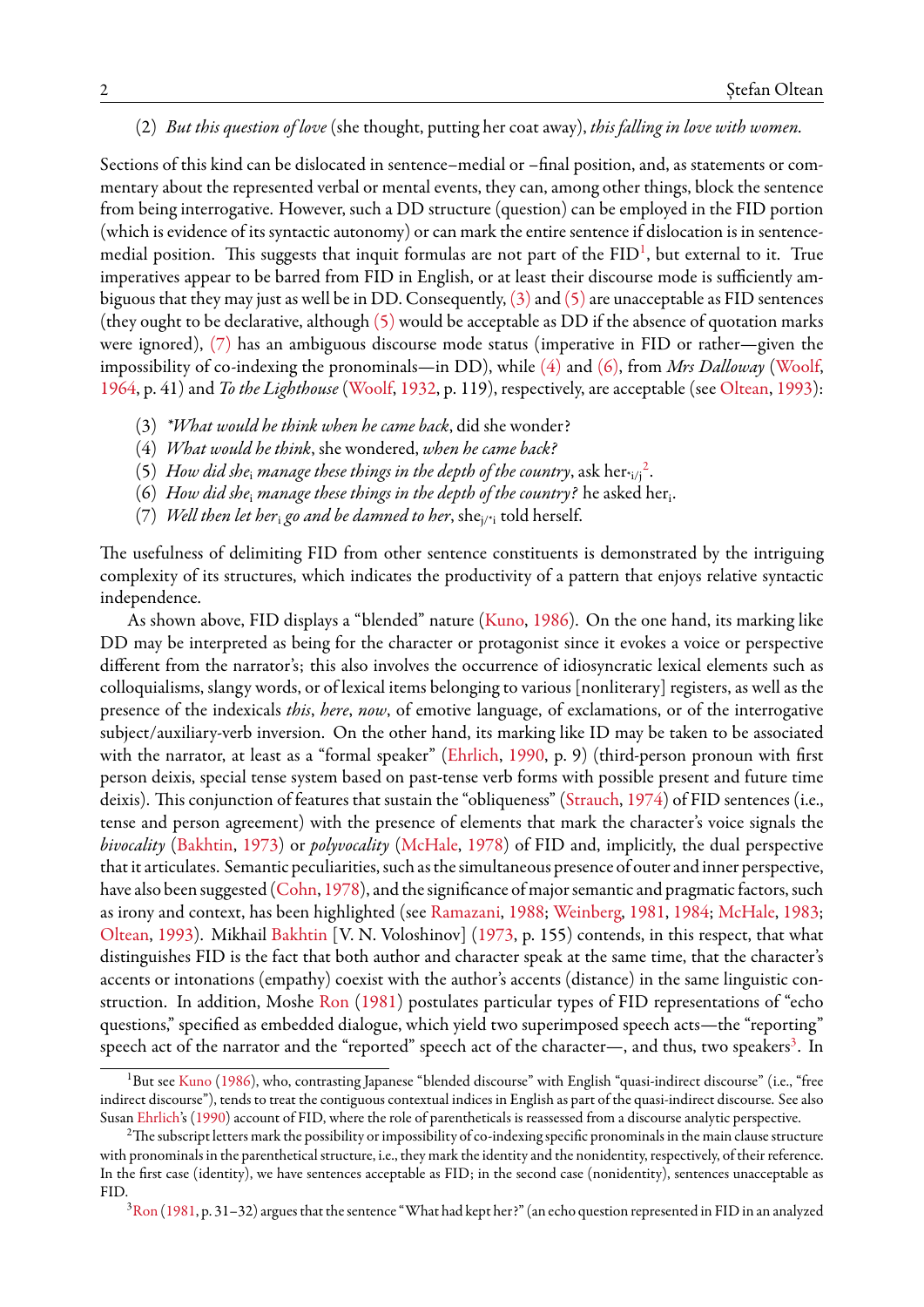a balanced approach, Vaheed [Ramazani](#page-8-15) ([1988,](#page-8-15) p. 43) indicates that the role of no one particular kind of "index" among those that contribute to the perception of FID as "a fusion of narratorial and figural language" should be exaggerated, since their relative importance is dictated by each particular case, which underscores the importance of context, while elsewhere, e.g., [\(8\)](#page-2-0), from "To Room Nineteen" [\(Lessing](#page-8-19), [1981,](#page-8-19) p. 55), syntactic or lexical features, such as exclamations, intensifying adverbs, or subject/auxiliary inversions, prevail.

<span id="page-2-0"></span>(8) But then everyone exclaimed: *Of course! How right! How was it he never thought of it before?*

Polyvocality can be observed in the following passage from *To the Lighthouse* [\(Woolf,](#page-8-11) [1932,](#page-8-11) p. 162–163), where it pervades the representation of external speech through FID:

(9) They came with their brooms and pails at last; they got to work. *All of a sudden, would Mrs McNabb see that the house was ready, one of the young ladies wrote; would she get this done; would she get that done; all in a hurry. They might be coming this summer.*

Here, the housekeeper's (Mrs. McNabb's) external discourse is represented. The polyvocality is inherent in the *dramatic irony*, expressed by the specific accentuation and concentration of colloquialisms in a condensed version of the speech event, ascribable to the narrator. The verb tenses and the pronouns sustain a distancing effect, which is also associated with the narrator.

Polyvocality may consist, however, in a mere *emphatetic identification* of the narrator with the character, which quite often marks the representation of the character's own reflections, as in [\(10\),](#page-2-1) from *The Rainbow* [\(Lawrence](#page-8-9), [1934](#page-8-9), p. 274).

<span id="page-2-1"></span>(10) *Why, oh why must one grow up, why must one inheritthis heavy, numbing responsibility of living an undiscovered life? Out of the nothingness and undifferentiated mass, to make something of herself!*

Here, the FID conveys the narrator's sympathy for the self-pitying character. The example might suggest that polyvocality has been abolished; however, even in this case, FID contains signs of the narrator: notably, tense and person agreement, as well as the highly articulated rendering of the internal states.

At the opposite pole, as if defying sweeping generalizations, there is FID that tends to be univocal. This happens especially when FID, functioning as a vehicle of spontaneous, non-reflective consciousness, represents nonverbal or preverbal mental states, usually perceptions, as [Kuroda](#page-8-20) ([1976\)](#page-8-20) and [Banfield](#page-8-21) [\(1982\)](#page-8-21) maintain; according to them FID consists of "unspeakable sentences," being a particular, *sui generis*, mode of language, that defies handling within a communicational framework $4$ . Vocalization creates in this case a percept ascribable only to the narrator, but once the representational conventions of language and

example from Henry Miller's *Sexus*) can be reconstructed as a dialogue between the narrator (Henry) and the character (Mara), later embedded in a FID report:

Henry: What kept you? Mara: What kept me?

Therefore, the sentence consists of two distinct, superimposed speech acts by two speakers: a "reporting" (narrator) and a "reported" (character). The latter is presupposed by the former's use of "her," indicating a referent other than himself, at the level of the pragmatic context represented in the text—the person who provoked the question.

<span id="page-2-2"></span><sup>4</sup>Kuroda and Banfield elaborate an interpretation according to which the semantic peculiarity in question is indexical of FID sentences: narratorless or speakerless, they merely enact a state of mind, something that is "unspeakable" and cannot therefore be cast into a communicational framework. [Banfield](#page-8-21) [\(1982\)](#page-8-21) distinguishes, on the basis of the presence or absence of various syntactic and lexical features (e.g., expressive elements, such as exclamations, repetitions, questions, etc., personal pronouns, deictics, tense, particular lexical expressions), sentences of *represented speech and thought*, or FID (noncommunicative, expressive), from those of *narration* (noncommunicative, nonexpressive) and *discourse* (communicative, expressive), and labels the first two types "unspeakable sentences." While narration is neither a communicative use of language (i.e., the use defined by the *I/you* relation) nor an expression of subjectivity, FID is "expressive," but speakerless, since the "subjective" elements, or "expressions," are coreferent with a third-person "subject-of-consciousness"([Banfield](#page-8-21), [1982,](#page-8-21) p. 18) and not with a speaker, whose marking would have to be an *I* (*sic!*). For Kuroda, likewise, sentences of FID are noncommunicational, being ascribable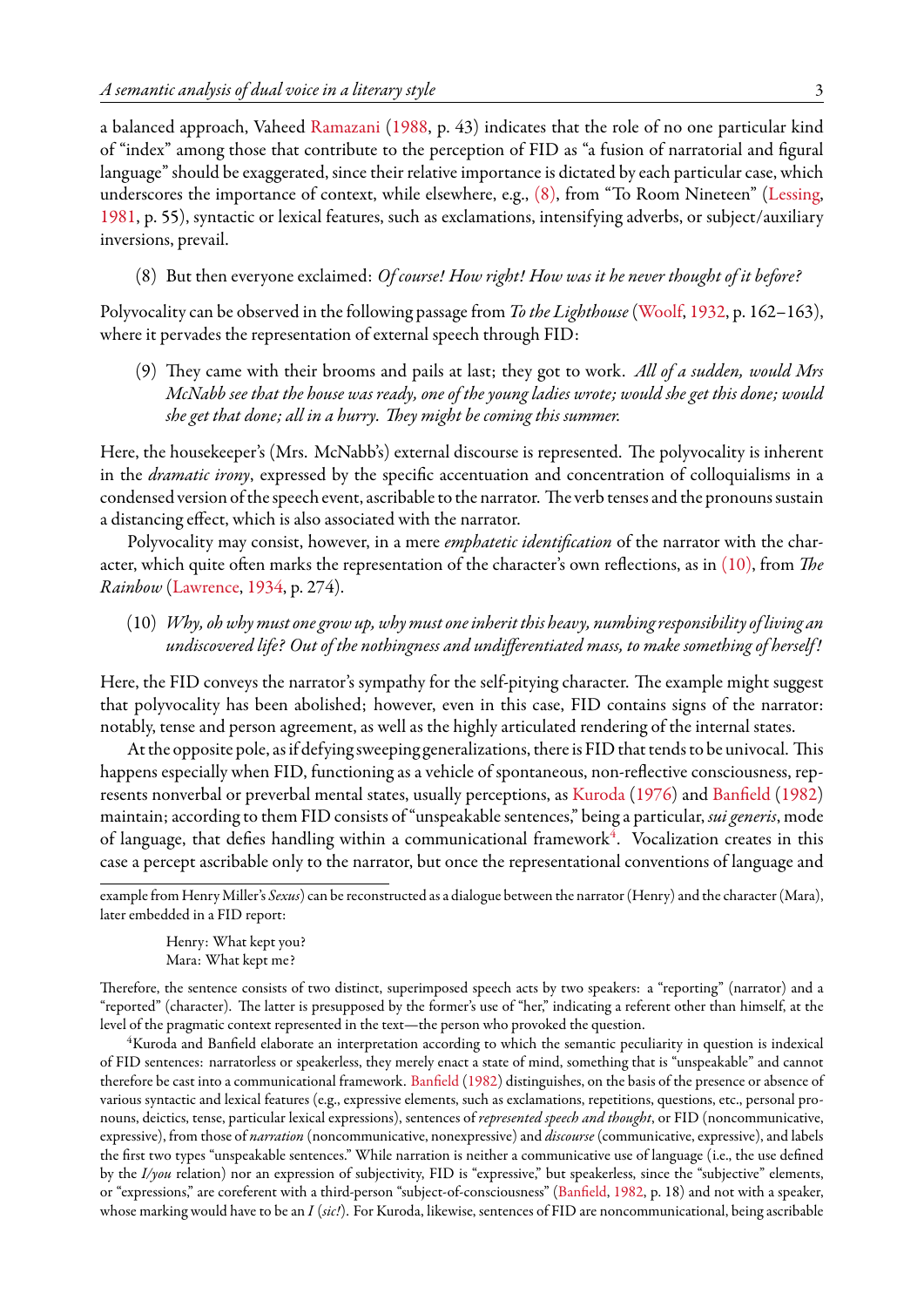literature are accepted, the discourse is readily presumed to render the character's personal experience, including his or her subjectivity.

The issue of dual voice or perspective is thus controversial in the literature. Given this controversy, a formalization of the dual voice would be welcome, since it would contribute to the settling of the dispute by clarity and simplicity. [Doron](#page-8-4) ([1991\)](#page-8-4) is the first to suggest an explicit formulation of this phenomenon, in a relevant contribution from the point of view of situational semantics. Dissociating *point of view* as a factor of content from *attitude*, she argues that some deictic or indexical expressions are sensitive to the *discourse situation*—e.g., first- and second-person pronouns, see [\(11\)—](#page-3-0), some depend on the point of view or perspective—e.g., demonstratives, temporal deictics; see [\(12\)—](#page-3-1), from *The Rainbow* [\(Lawrence](#page-8-9), [1934,](#page-8-9) p. 377]), while others are sensitive to both discourse situation and point of view—e.g., third person pronouns, tense; see [\(13\),](#page-3-2) from *The Rainbow* [\(Lawrence,](#page-8-9) [1934,](#page-8-9) p. 350).

- <span id="page-3-0"></span>(11) *I* hate it. ["I" is a function from contexts to intensions; its value is given by the discourse situation: the speaker.]
- <span id="page-3-1"></span>(12) She felt she must go out of *this school, this torture place*. [The value of "this school" and "this torture place" is sensitive to the character's point of view (Ursula), not to the discourse situation (speaker, location of discourse); it denotes an entity contemplated by the subject-of-consciousness (Ursula)—the school in question; its value is a function from point of view to intensions.]
- <span id="page-3-2"></span>(13) [a] As she returned home, *she* dreamed again … *her* old, gorgeous dreams. [b] One of *her applications* was to Gillingham, in Kent … [The value of "her" (Ursula) in (a) is distinct from the speaker (the narrator), it being anchored to the discourse situation; the same holds good for the verb tense—*past*—, which anchors to speech time (present). However, in (b), which is in FID, the value of "her" is a function of the represented point of view, being identical with the subject-of-consciousness (Ursula), as is also the case with the tense—*past*—, which does not anchor to speech time (present), but to the character's point of view, denoting present time (the represented state of affairs is simultaneous with the character's act of mentation).]

With regard to the third-person pronouns in FID which function as subjects-of-consciousness (see, e.g., "her" in [\(13b\)](#page-3-2), [Doron](#page-8-4) [\(1991](#page-8-4)) observes that they contain additional gender information which could not be attributed to the protagonist, since the latter would refer to himself or herself as "I" (i.e., "*my* applications," not "*her* applications," in our example). Thus, these pronouns "are more informative" than "I," she concludes (p. 59), and proposes that the information in question emerges from the situation of the narrator (p. 60). This is taken as evidence for the dual voice position, since, while the character's voice "emanates" from the point of view, the narrator's voice "emanates" from the discourse situation. Illuminating as it may be, there is a problem with this demonstration: FID requires a marking in the third person—with which the point of view is associated—, and a language like English cannot avoid gender marking in the singular in this person; so, forms like "she" or "he," "her" or "his" are the only possibilities offered by the language. Likewise, there are languages that have no distinct gender forms for third person pronouns (e.g., Hungarian). Consequently, the additional gender information contained in the thirdperson pronouns might not be decisive evidence for the presence of dual voice.

Therefore, I consider that new evidence for the dual nature of FID is necessary, which I will try to furnish by using a somewhat different framework, namely a model-theoretic semantics framework or possible world semantics framework. My hypothesis is that an account from this perspective can capture referential aspects having to do with the situations or states of affairs themselves described by FID, and can thus furnish evidence for the dual voice sustained by this mode.

to the *constitutive* or *poetic* function of language. Such sentences display a nonassertive structure since they do not quote or report the discourse (external or internal) of an original speaker and do not issue from any addresser. Moreover, they are not grounded on any intentional mental act of evaluation on the part of the character, which would require a first-person marking, but merely represent a state of mind (including its expressivity) or an intermediate level of consciousness, namely, *spontaneous, non-reflective consciousness*. In other words, they *create the knowledge* of an event (i.e., a character's action or his/her inner state), but lack "semiotic motivation" (see [Ron,](#page-8-18) [1981\)](#page-8-18) since they have no marking for a (real or imaginary) transmitter.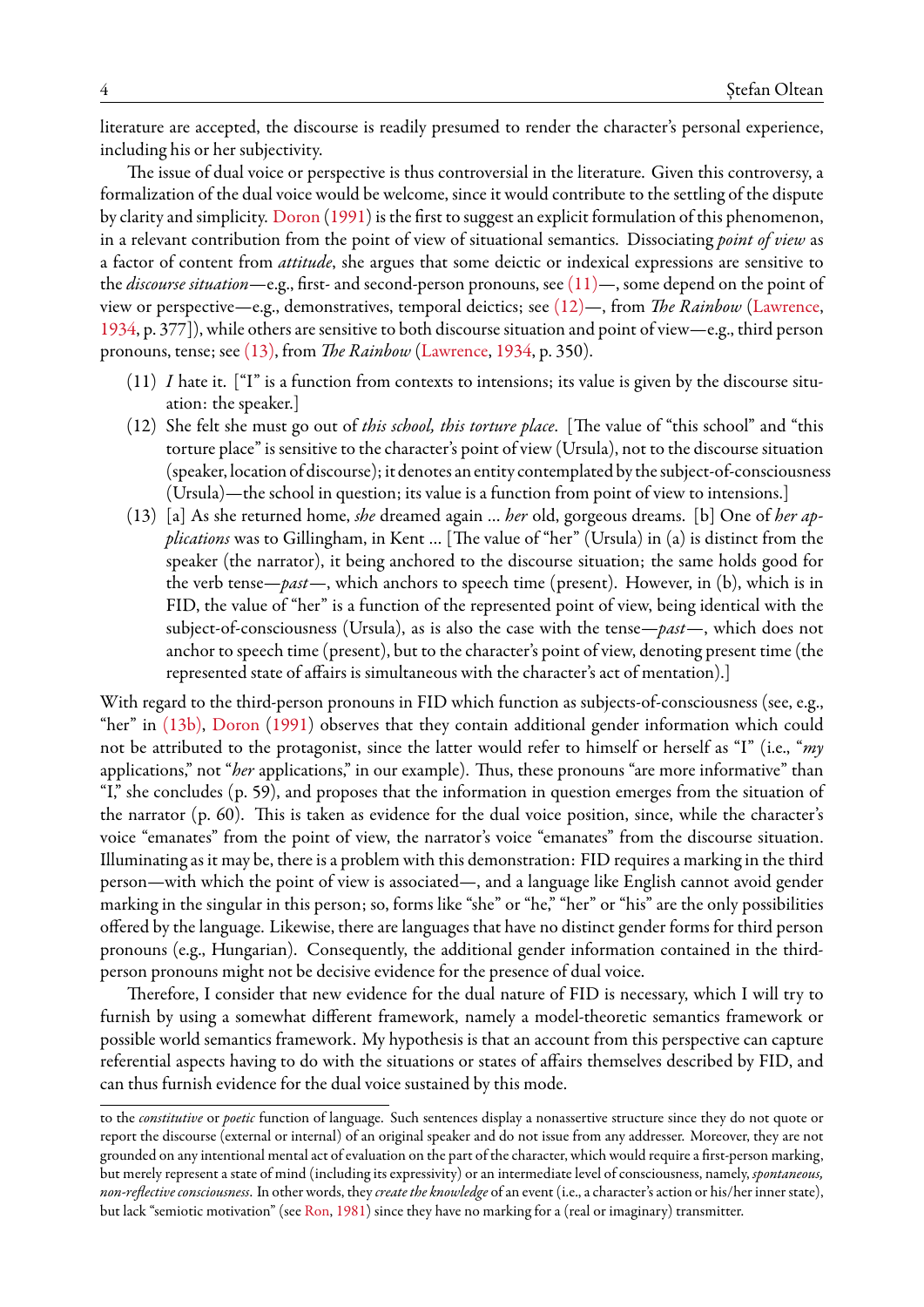#### **2. FID and the referential question**

In [Oltean](#page-8-1) [\(1993\)](#page-8-1) we have shown that FID—as a discourse mode used especially in literary narrative for the representation of verbal events, and of verbal or non-verbal mental events—is about a *discursive act* (external or internal discourse) in a world of fiction, or about an *act of mentation* belonging to the character's spontaneous, non-reflective consciousness (psychological fact). Now, in order to give an account of the dual nature of FID, I turn to consider the question of how the reference, truth value or denotation of literary FID is constituted, since the issue of bivocality involves a referential side: if FID is not singlevoiced, if it displays a marking for the narrator in addition to the character, then it is about two worlds: a world compatible, e.g., with what the character says, thinks, imagines, etc., and a world where what the narrator tells is actualized. For this purpose I will briefly address the notion of reference within modeltheoretic semantics, and will consider versions of this type of semantics, such as the ones presented in [Chierchia & McConnell-Ginet](#page-8-22) [\(2000](#page-8-22)) and [Portner](#page-8-23) [\(2005](#page-8-23)), which I will adapt for discussing referential or extensional aspects of FID.

Since Gottlob Frege, the notion of reference has been accounted for in terms of a relation between linguistic expressions and their denotata<sup>[5](#page-4-0)</sup>, and such terms have also been used as denotation, semantic value or truth-value, the first two being reserved for what a name or some other expression denotes, while truth-value has been used for the reference of sentences—the situations or states of affairs they denote (see [Chierchia & McConnell-Ginet,](#page-8-22) [2000](#page-8-22), and [Portner,](#page-8-23) [2005](#page-8-23)). The cited versions of formal semantics provide a formalized specification of the denotation of linguistic expressions or sentences in an artificial language called predicate calculus (PC) by producing descriptions of the mental representations that we associate with them, which are then assigned a truth value by means of the interpretation function  $[[\ ]]$ . The interpretation is relativized to a model *M* or "world" for the language—which the different kinds of expressions in the language (*variables*, *individual constants*, *predicates*) refer to—and an assignment *g* of values to variables. The model is an abstract structure of the form  $\langle U, V \rangle$ , where *U* is the domain or set of individuals or universe of discourse and *V* is a function that assigns an extension in *U* to the individual constants and predicates of PC. The PC also contains a set of recursively specified semantic rules which provides a way of computing the truth values of sentences relative to the content of the model. If S is a true sentence, its value is formalized as  $[[S]]^{M,g} = 1$ , which says that *S* is true relative to *M* and assignment *g* (see [Chierchia & McConnell-Ginet](#page-8-22), [2000,](#page-8-22) p. 125); if it is false, 0 is used for its truth value. So the value of the sentence  $\left[\int S\right]$  The Chancellor of Germany is a woman $\left[\right]^{M,g} = 1$  if and only if  $(i\text{f})$ , after assigning semantic values relative to *M* and *g* to the lexical items, and giving the combinatorial rules, it is possible to evaluate *S* as true relative to *M* and *g*. By the semantic rules of a fragment of English this is the case *iff*  $[[$ the Chancellor of Germany $]]^{M,g} \in [[$ woman $]]^{M,g}$ , that is, *iff* the Chancellor of Germany is a member of the set of women or, in other words, of the set that constitutes the extension of the predicate*is a woman* in the specified situation. If these conditions do not obtain,  $[[S]]^{M,g} = 0$ .

Such an account specifies the truth conditions of sentences in terms of the referential value of their components in a given situation, and different models can specify different situations, but only one such situation can be considered in evaluating a sentence. There are, however, many linguistic expressions or sentences that require an evaluation in circumstances different from the ones in which they are evaluated, for example relative to past or future situations, or to possible, non-actual or hypothetical situations. Such expressions describe *possible worlds* or *alternative circumstances*—"a way things might be, not necessarily the way they are"([Lewis,](#page-8-24) [1979,](#page-8-24) p. 84). They are*intensional constructions*, whose extension can be specified by selecting a *world* or *time* coordinate, relative to which semantic values or truth values can be assigned, as the examples below illustrate:

<span id="page-4-0"></span> $^5$ See [Chierchia & McConnell-Ginet](#page-8-22) ([2000](#page-8-22), p. 65), who indicate that according to Frege the reference is what the expression stands for on a given occasion of its use, while its sense is the way in which the reference is presented.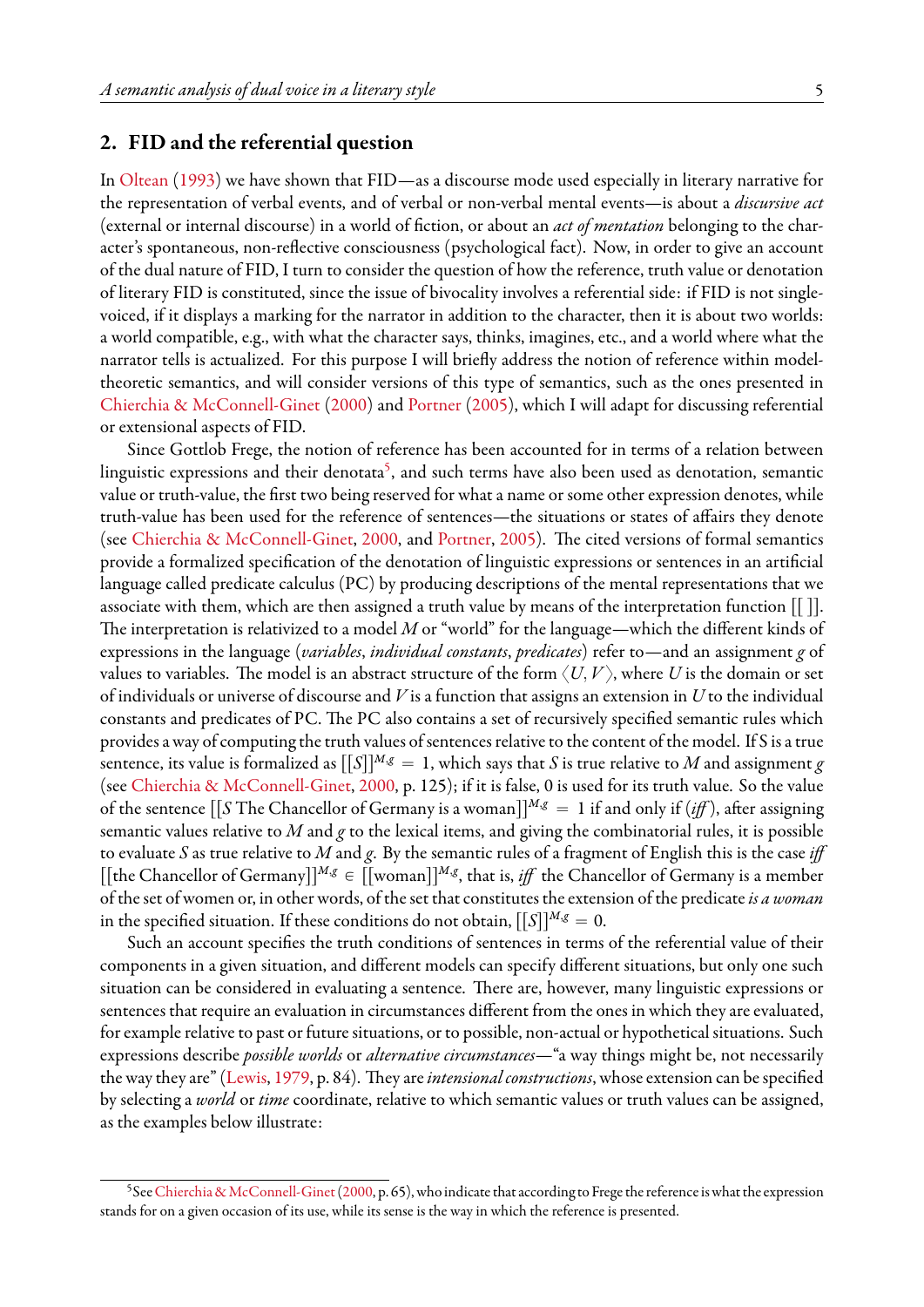- (14) [[president of America]]<sup>*w*@,*t*0</sub> = Barack Obama [where *w*@ is the actual world, and *t*<sub>0</sub> is *speech*</sup> *time*]
- (15) [[president of America]]<sup> $w_{\text{o}}$ , $t_1$ </sup> = George W. Bush [where  $t_1$  precedes  $t_0$  ( $t_1 < t_0$ ), e.g.,  $t_1$  = October 31, 2008]
- (16) [[president of America]]<sup>*w*1,*t*<sup>0</sup> = Mitt Romney [where *t*<sub>0</sub> is speech time, and *w*<sub>1</sub> is a possible</sup> world in which Mitt Romney wins the elections]
- (17) [Mitt Romney is president of America]]<sup>*w*1,*t*0</sub> = 1 [where *t*<sub>0</sub> is speech time, and *w*<sub>1</sub> is a possible</sup> world in which Mitt Romney wins the elections; the sentence is true in  $w_1$  at speech time *iff* Mitt Romney wins the elections in  $w_1$ ]

Truth conditions change, however, in the case of embedded complement clauses of verbs of propositional attitude, such as *believe*, *think*, *hope*, which are are relevant for the analysis of FID. Let us consider, to this effect, [\(18\)](#page-5-0) below:

<span id="page-5-0"></span>(18) [[Paul believes that Mitt Romney is president of America]]<sup> $w_{\text{o}}$ </sup>,<sup>*t*0</sup> = 1 *iff* Paul believes that Mitt Romney is president of America, according to Tarski's discitational principle ("*φ*" is true *iff φ*).

As can be seen, the truth value of  $(18)$  does not depend on the truth of the embedded clause, since the latter is assigned a truth value not in the actual world where the sentence is produced but in a world compatible with what Paul believes, or in Paul's belief worlds, see [\(19\):](#page-5-1)

<span id="page-5-1"></span>(19)  $\left[\text{Paul believes that } \left[\text{Mitt Romney is president of America}\right]\right]^{w_1,t_0}\right]^{w_{@},t_0}$  [where  $w_1$  is a world compatible with what Paul believes (in this world Mitt Romney is president of America).]

The model *M* will now be a tuple  $\langle W, T, \langle U, V \rangle$ , where *W* is a set of worlds, *T* is a set of times ordered by the relation of precedence  $\lt$  (such that  $t_2 \lt t_1$  is read " $t_2$  is prior to  $t_1$ "),  $U$  is defined as the domain of "quantification," and *V* is a function from individual constants and predicates to intensions in *W* and *T* (circumstances) (see [Chierchia & McConnell-Ginet,](#page-8-22) [2000](#page-8-22), p. 268). In particular, for verbs taking *that* clauses, such as *believe*, *V* will be a function from worlds and times into two-place relations, the first member being an individual in *U*, the second member a proposition or a set of worlds (p. 304). The new *intensional predicate calculus*, which now contains an interpretation function of the form  $[[\ ]]^{M,w,t,g},$ will assign a truth value to a sentence with respect to a model and an assignment function as well as a world-time pair, by associating it with some proposition that is evaluated as true or false relative to the particular circumstance defined by the coordinates *w* and *t*.

These aspects are relevant for the semantics of FID, since its sentences are often coupled with parentheticals that contain verbs of propositional attitude—e.g., psychological verbs or performative verbs, such as *decide* in [\(1\)](#page-0-1), *think* in [\(2\)](#page-1-8), *wonder* in [\(4\)](#page-1-4), *dream* in [\(13\),](#page-3-2) *exclaim* in [\(8\)](#page-2-0), *ask* in [\(6\).](#page-1-5) However, since our analysis is based on literary FID, the coordinates in terms of which semantic values are assigned need to be adjusted by taking into account specifics of literary fiction, despite the deep issues raised by an application of possible worlds semantics to the description of this type of discourse (see [Currie,](#page-8-25) [1990](#page-8-25); [Lewis](#page-8-26), [1983;](#page-8-26) [Pavel,](#page-8-27) [1986\)](#page-8-27).

Narrative fiction presupposes *recentering* [\(Ryan](#page-8-28), [1991](#page-8-28)), by which a story world takes the place of the actual world. Narrative fiction can thus be viewed as an alternative system that displays a central world around which there are peripheral worlds accessible from this central world. Its reference depends on what is in the story or rather in *a world compatible with the story*—a possible world according to [Lewis](#page-8-26) [\(1983\)](#page-8-26) and Currie (1990, p. 62), where the text of the story or what is explicit in the story is told as "known fact," that is, is taken to be true.

To represent FID, whose coupling with narrative fiction is uncontroversial $^6$  $^6$ , coordinates will thus have to be defined relative to circumstances in the worlds of the story or in the (peripheral) worlds accessible

<span id="page-5-2"></span> $6$ There seems to exist a consensus among scholars on this point. See also [Cohn](#page-8-14) ([1978](#page-8-14)) and [Fleischman](#page-8-29) [\(1990](#page-8-29)), who are of the opinion that FID, although not restricted to the literary, is a phenomenon characteristic of narrative fiction.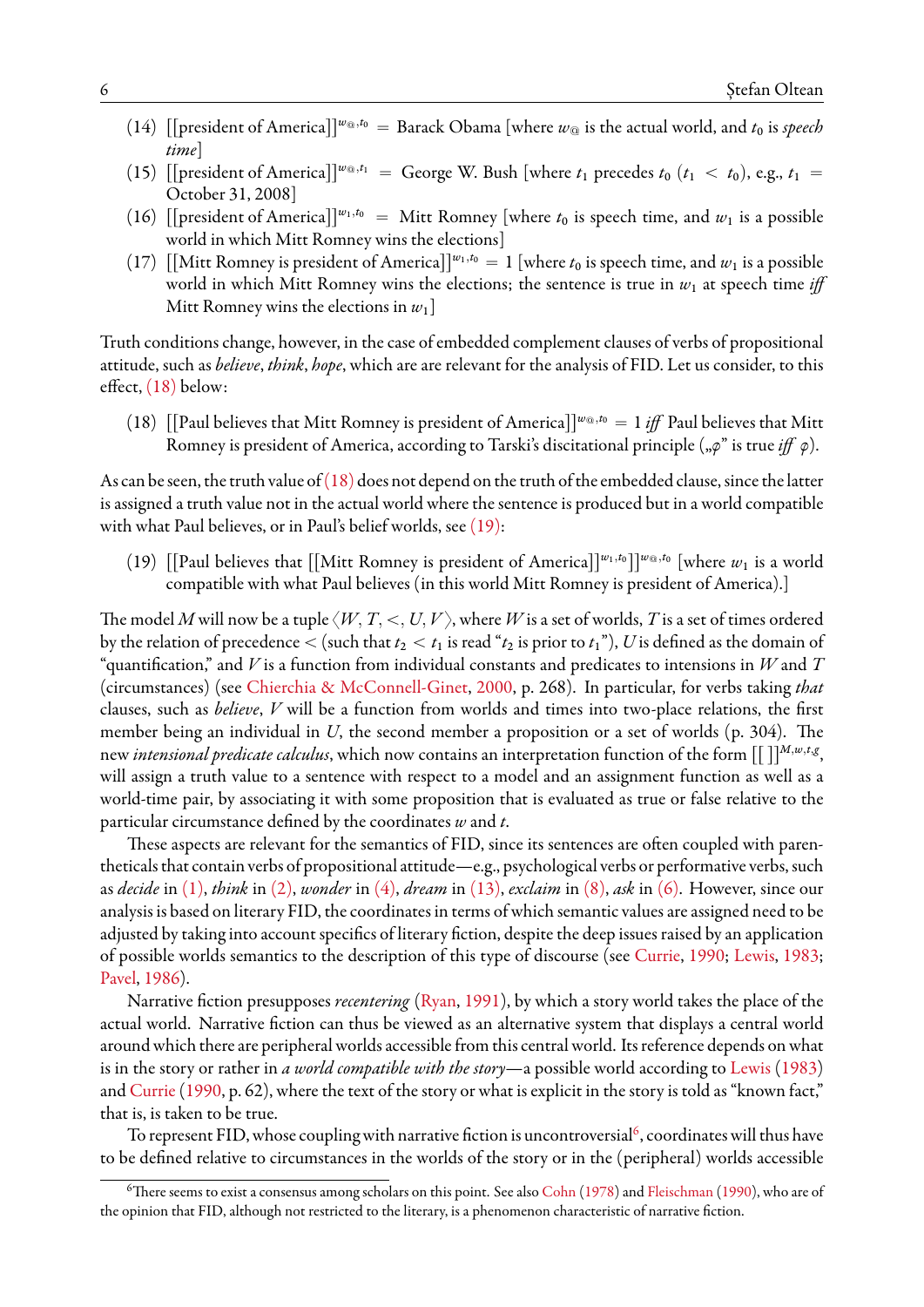the dual nature of the FID fragment in the selected example.

<span id="page-6-0"></span>from the worlds of the story. Now, if  $w_1$  is a world compatible with the story or a story world which replaces the actual world, and  $t_1$  the narrator's speech time, then  $w_2$  will be a world accessible from  $w_1$ , compatible with what a protagonist character in a narrative episode thinks, dreams, imagines etc. (Fig-ure [1\)](#page-6-0). Furthermore,  $t_2$  will be the reference time or narrative present—"timeline in which fictional events occur" [\(Ehrlich,](#page-8-2) [1990](#page-8-2), p. 64)—, while  $t_3$  will be the time of an event or state prior to  $t_2$ . These symbols will enable us to capture the dual nature of the FID fragment in the selected example.



There seems to exist a consensus among scholars on this point. See also Cohn (1978) and Fleischman (1990), who are of the 7 Figure 1

#### $1$ veiew Ehrlicht's (1990: 61)  $R$ eichenbach-type treatment of time, which employs three notions: speech time (when a 88)  $R$  $s_{\rm max}$ **3. Analysis**

FID sentences contain, as a rule, parentheticals or controlling predicates. They are often not explicit, but they can be supplied by considering the type of verbal act or act of mentation represented (question, exclamation, conversation, reflection, retrospection, etc.). This allows an unambiguous description of the referential aspects, enabling the treatment of the FID portions of complex sentences or of entire FID sentences as "complements" of the controlling predicates, and the subsequent specification of their denotation in a story world or world accessible from the story. For the purposes of the analysis I therefore take FID sentences or portions thereof (when the entire sentence is not in the FID mode) to be extensionally like "embedded" constructions<sup>[7](#page-6-1)</sup>, despite syntactic differences from such clauses, or semantic distinctions issuing from its dual feature.

Furthermore, the parenthetical predicates can be treated in terms of *factivity* and *nonfactivity* (see [Kiparsky & Kiparsky,](#page-8-30) [1971](#page-8-30)), which are associated with transparency with regard to presuppositions of their complements, and, respectively, opaqueness (see [Karttunen,](#page-8-31) [1991](#page-8-31), p. 410). The former (factives) include verbs like *realize*, *notice*, *remember*[8](#page-6-2) ; they presuppose that their complements are true, which can be checked, e.g., by negation, as in  $(20)$ :

- <span id="page-6-3"></span>(20) (a) John realizes that he is wrong.
	- (b) John does not realize that he is wrong.

Here, *realizes* presupposes that "John is wrong" is true, since it is preserved under negation in [\(20b\).](#page-6-3) The nonfactives, which do not presuppose that their complements are true, include, among other categories of verbs, various verbs of saying and inquisitive verbs (e.g. *say*, *tell*, *ask*), "world creating" verbs (e.g., *dream*, *imagine*), or psychological verbs (e.g., *believe*, *think*) (see also [Karttunen,](#page-8-31) [1991](#page-8-31) for kinds of complementizable verbs). I will assume that when the truth of the FID portion is entailed by the larger discourse structure or sentence with parenthetical that contains it, as is the case with factives, the FID construction is assigned a truth value in a story world; when it is not entailed, its truth value needs to be assigned relative to some other world or world and time, e.g., in worlds accessible from a story world.

In what follows, I propose a formalization of the dual voice structure of the FID in  $(21)$ , selected from *Women in Love* ([Lawrence](#page-8-32), [1977](#page-8-32), p. 216). In doing this, I employ the sematic framework outlined above

<span id="page-6-2"></span><span id="page-6-1"></span> $^{7}$ In her account of FID, [Ehrlich](#page-8-2) ([1990](#page-8-2)) makes a somewhat similar assumption.

<sup>&</sup>lt;sup>8</sup>For the purposes of the analysis, I ignore [Karttunen'](#page-8-31)s([1991](#page-8-31)) distinction between factives and semi-factives. Likewise, I operate with the notion of semantic presupposition; for a discussion concerning pragmatic aspects of presupposition and the problematic logical status of presuppositions see, e.g., [Karttunen](#page-8-31) ([1991](#page-8-31)).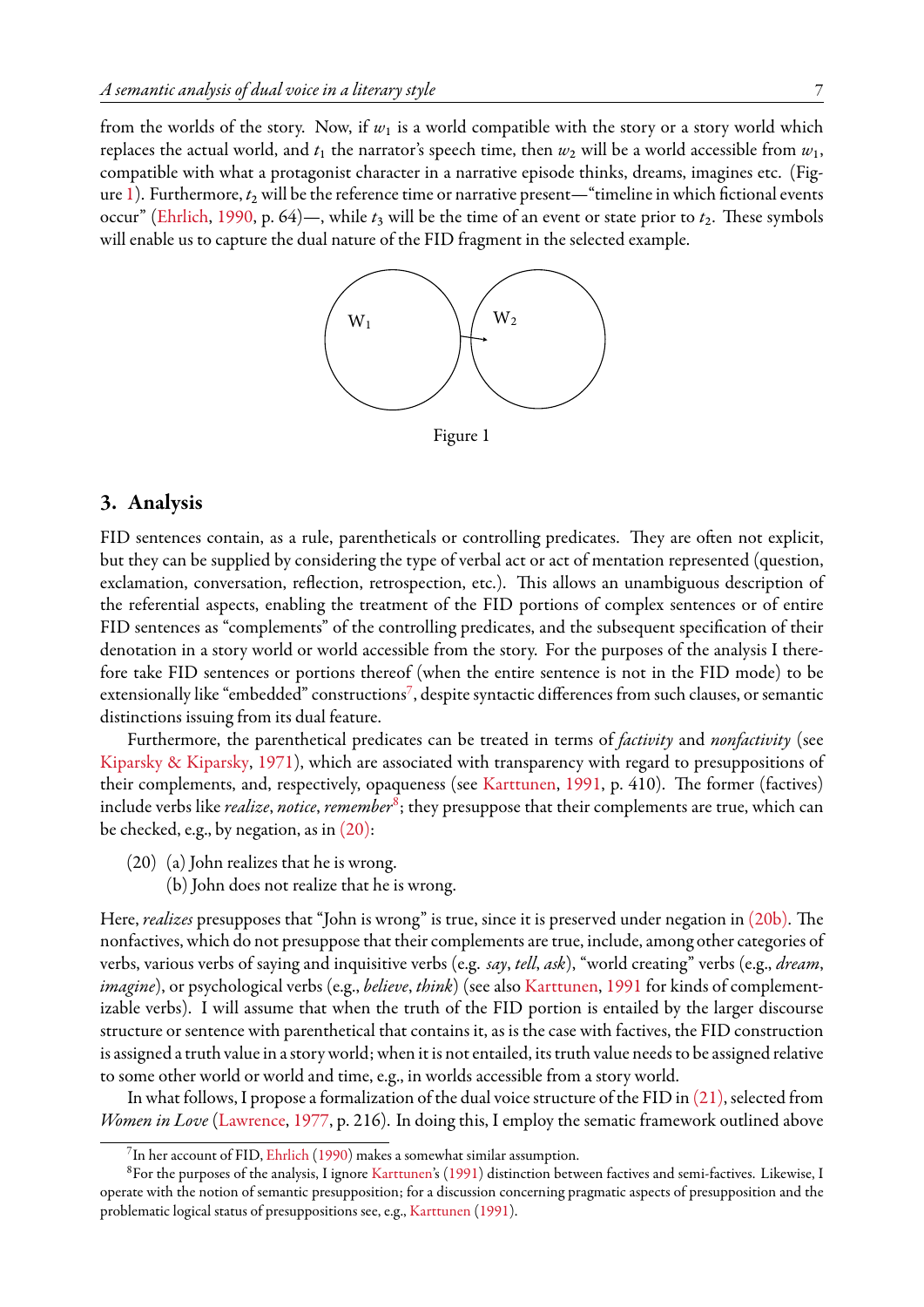and the adaptations of coordinates to the circumstances in the worlds of fiction or in the (peripheral) worlds accessible from the central worlds of the fiction.

<span id="page-7-0"></span>(21) [a] *Tomorrow was Monday.* [b] *Monday, the beginning of another school-week!*

The dual nature of the FID in this example can be demonstrated by assigning semantic values to three linguistic expressions in [a]: "tomorrow," "was" and "Monday." For an adequate interpretation, however, this sentence requires the postulation of a parenthetical expression containing a non-factive predicate, such as *Ursula thought*, where Ursula is the protagonist character. Since the parenthetical predicate does not presuppose the truth of the complement clause in a world in which the sentence is produced but in a world in which what the character thinks is actualized, *tomorrow* is assigned a semantic value by the formula

(22) [[tomorrow]]<sup>*M*<sub>*,g*</sub>,*w*<sub>2</sub>,*t*<sub>2</sub> [where  $w_2$  is a world compatible with what the character thinks, and *t*<sub>2</sub></sup> is a time of the character's reflection (prior to the narrator's speech time,  $t_1$ ); in other words, "tomorrow" is sensitive to the character's point of view]. 14

The second expression, *was*, gets a value by the formula

(23)  $\left[\text{[was]} \right]^{M,g,w_1,t_1}$  [where  $w_1$  is a story world and  $t_1$  is the narrator's speech time, which anchors the tense (past) of the verb].  $u_1, u_1, t_1$  [where  $u_2$  is a story world and  $t_1$  is the narrator's speech time, which and character's (URSULATE) time of the verb

The third expression, *Monday*, gets a value by the formula

(24)  $[[\text{Monday}]]^{M,g,w_2,t_2}$  [According to it the value of *Monday* is "the day that follows the interval containing  $t_2$ , and which is a day called 'Monday' "; "Monday" anchors to the character's (Ursula's) time of reflection,  $t_2$ , which is prior to the narrator's speech time,  $t_1$ .]

The dual nature of this stretch of discourse is demonstrated by the fact that the verb was depends for its tense (past) on a time,  $t_1$ , of the narrator's act of telling, and is, therefore, about a world in which what the narrator tells is actualized, while *tomorrow* and *Monday* depend for their value on a time,  $t_2$ , of the protagonist's reflection  $(t_2 < t_1)$ , and designate an interval or a day called "Monday," in a world,  $w_2$ , compatible with what the protagonist thinks. So the FID in [a] is about *two worlds*: *a world compatible with what the character thinks (w<sub>2</sub>) and <i>a story world (w*1), which the narrator describes (see Figure [2,](#page-7-1) which illustrates that the FID representations are at the locus of the intersection of the two worlds).

<span id="page-7-1"></span>

*Figure 2* Figure 2

## **Conclusions 4. Conclusions**

The analysis within a framework of possible world semantics has furnished evidence for the dual The analysis within a framework of possible world semantics has furnished evidence for the dual voice or perspective associated with FID, indicating that the latter can be about two worlds, namely a world compatible with what the character thinks, contemplates, etc. and a story world, which the narrator describes.